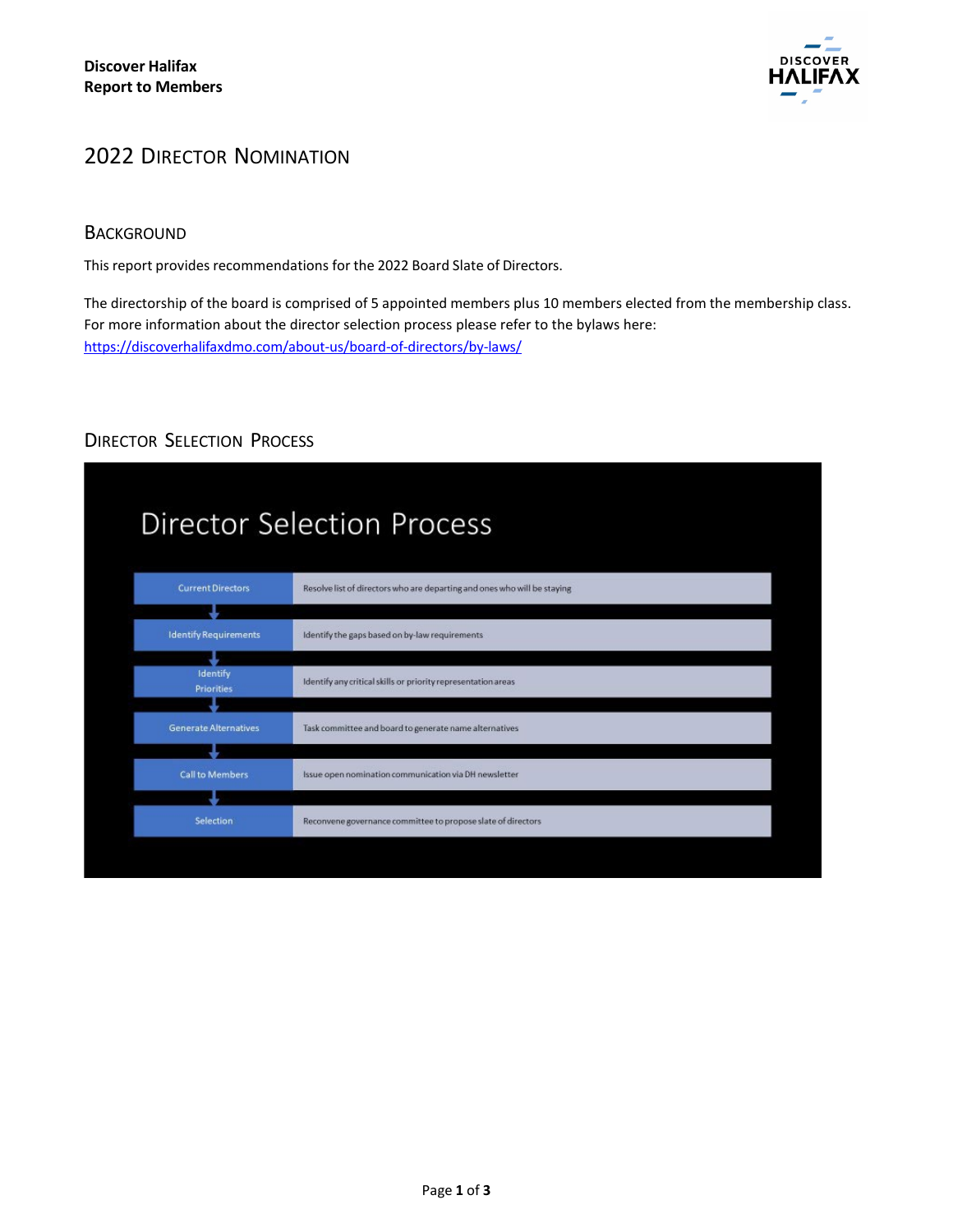

## BOARD APPROVED SKILLS MATRIX

The board of directors have approved a skills matrix for evaluation and selection of the boards slate of directors (enclosed below). During the committee's review against existing competencies and skills, the governance committee identified a shortage of skills the three areas of:

- 1. Governance
- 2. Diversity
- 3. Combination of geography and business types

Additionally, the bylaws of the corporation require:

5.04 Two (2) positions on the Board of Directors shall be elected from members who provide accommodation services outside *the current districts 7 and 8 of the Halifax Regional Municipality. One position is reserved for a facility that has between 20 and 99 rooms and one position is reserved for a facility that has 20+ rooms.*

#### **Technical Skill:**

Leadership (desire/skill to serve on Executive) Tourism Industry Experience **Business Development** General Business Leadership Governance Communications **Financial and Audit** Human Resources Marketing Risk Management Strategic Thinking and Application

#### Location:

Bedford/Sackville Dartmouth/Cole Harbour Downtown Halifax Eastern Shore Halifax Airport Area Musquodobit Area North End Halifax Peggy's Cove Coastal Area West End Halifax

### **Type of Business:**

Accomodation Attraction / Activity Events Meetings & Conventions Resturant / F&B Retail **Travel Trade** 

Diversity:

Visible Minority Gender Physical Disability (vision, mobility, hearing, ect)